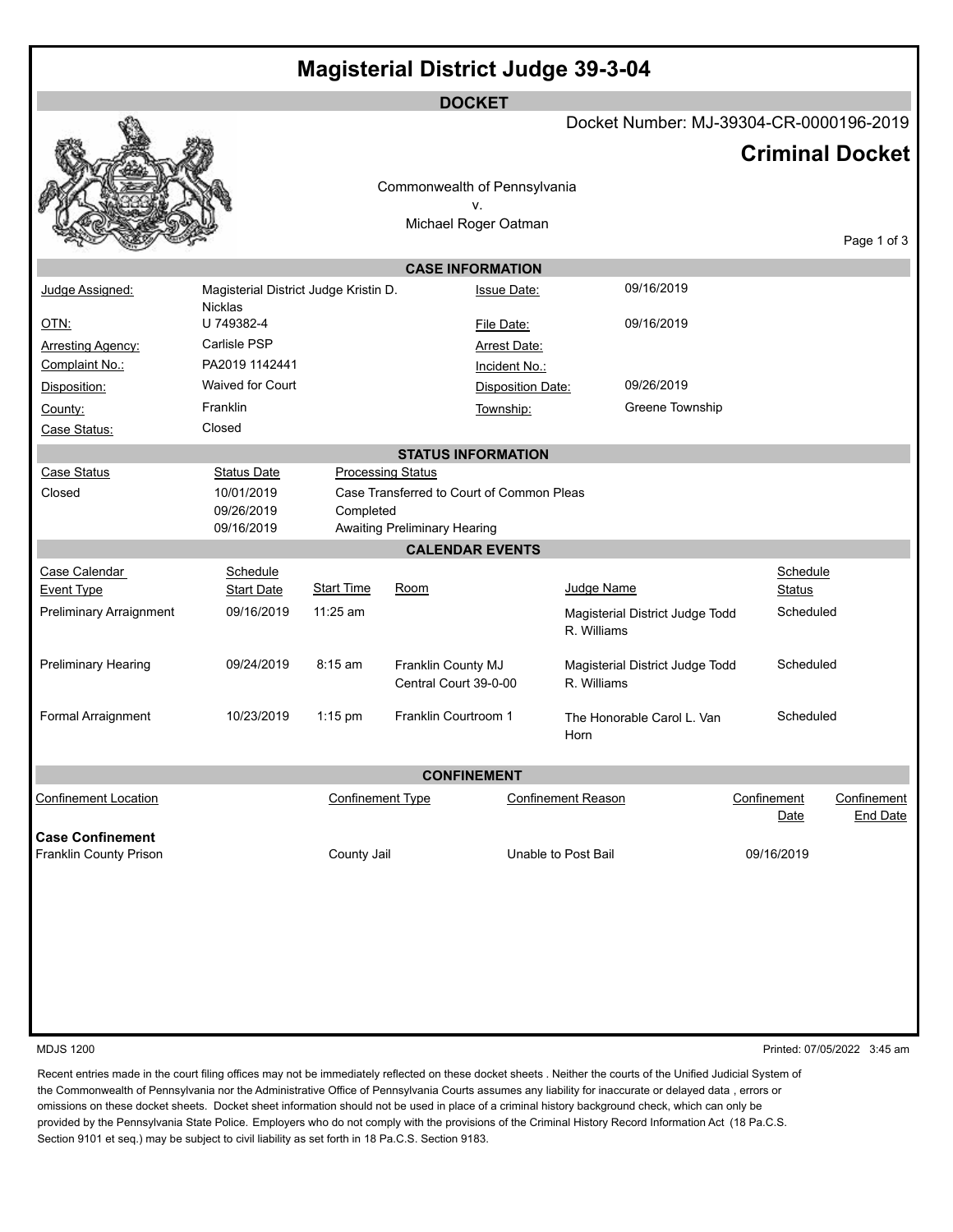| <b>Magisterial District Judge 39-3-04</b>                                                         |                         |                                               |             |                                         |  |  |
|---------------------------------------------------------------------------------------------------|-------------------------|-----------------------------------------------|-------------|-----------------------------------------|--|--|
| <b>DOCKET</b>                                                                                     |                         |                                               |             |                                         |  |  |
|                                                                                                   |                         |                                               |             | Docket Number: MJ-39304-CR-0000196-2019 |  |  |
|                                                                                                   |                         |                                               |             | <b>Criminal Docket</b>                  |  |  |
|                                                                                                   |                         | Commonwealth of Pennsylvania                  |             |                                         |  |  |
|                                                                                                   |                         | ٧.<br>Michael Roger Oatman                    |             |                                         |  |  |
|                                                                                                   |                         |                                               |             | Page 2 of 3                             |  |  |
|                                                                                                   |                         | <b>DEFENDANT INFORMATION</b>                  |             |                                         |  |  |
| Name:                                                                                             | Oatman, Michael Roger   | Sex:                                          | Male        |                                         |  |  |
| 10/26/1988<br>Date of Birth:                                                                      |                         | Race:                                         | White       |                                         |  |  |
| Address(es):                                                                                      |                         |                                               |             |                                         |  |  |
| Other                                                                                             |                         |                                               |             |                                         |  |  |
| Shippensburg, PA 17257                                                                            |                         |                                               |             |                                         |  |  |
| Advised of His Right to Apply for Assignment of Counsel?                                          |                         | Yes                                           |             |                                         |  |  |
| Public Defender Requested by the Defendant?                                                       |                         | Yes                                           |             |                                         |  |  |
| Application Provided for Appointment of Public Defender?<br>Has the Defendant Been Fingerprinted? |                         | No<br>Yes                                     |             |                                         |  |  |
|                                                                                                   |                         |                                               |             |                                         |  |  |
|                                                                                                   |                         | <b>CASE PARTICIPANTS</b>                      |             |                                         |  |  |
| <b>Participant Type</b>                                                                           |                         | <b>Participant Name</b>                       |             |                                         |  |  |
| Arresting Officer<br>Defendant                                                                    |                         | Glasser, Garrett C.                           |             |                                         |  |  |
|                                                                                                   |                         | Oatman, Michael Roger                         |             |                                         |  |  |
|                                                                                                   |                         | <b>BAIL</b>                                   |             |                                         |  |  |
| <b>Bail Set:</b>                                                                                  |                         |                                               |             | <b>Nebbia Status: None</b>              |  |  |
| <b>Bail Action Type</b>                                                                           | <b>Bail Action Date</b> | <b>Bail Type</b>                              | Percentage  | Amount                                  |  |  |
| Set                                                                                               | 09/16/2019              | Monetary                                      |             | \$100,000.00                            |  |  |
|                                                                                                   |                         | <b>CHARGES</b>                                |             |                                         |  |  |
| $#$ Charge                                                                                        | Description<br>Grade    |                                               | Offense Dt. | Disposition                             |  |  |
| 3 18 § 3921 §§ A                                                                                  | F3                      | Theft By Unlaw Taking-Movable Prop            | 08/29/2019  | Waived for Court                        |  |  |
| 675 § 3733 §§ A                                                                                   | F <sub>3</sub>          | Fleeing or Attempting to Elude Officer        | 08/29/2019  | Waived for Court                        |  |  |
| 875 § 3802 §§ B*                                                                                  | М                       | DUI: High Rte of Alc (Bac.10 - <. 16) 1st Off | 08/29/2019  | Waived for Court                        |  |  |
| 10 18 § 3309 §§ A                                                                                 | M <sub>2</sub>          | Agricultural Vandalism                        | 08/29/2019  | Waived for Court                        |  |  |
| 13 75 § 1543 §§ A                                                                                 | ${\mathbb S}$           | Driv While Oper Priv Susp Or Revoked          | 08/29/2019  | Waived for Court                        |  |  |
|                                                                                                   |                         |                                               |             |                                         |  |  |
|                                                                                                   |                         |                                               |             |                                         |  |  |
|                                                                                                   |                         |                                               |             |                                         |  |  |
|                                                                                                   |                         |                                               |             |                                         |  |  |
|                                                                                                   |                         |                                               |             |                                         |  |  |
|                                                                                                   |                         |                                               |             |                                         |  |  |
|                                                                                                   |                         |                                               |             |                                         |  |  |
|                                                                                                   |                         |                                               |             |                                         |  |  |
|                                                                                                   |                         |                                               |             |                                         |  |  |
| <b>MDJS 1200</b>                                                                                  |                         | Page 2 of 3                                   |             | Printed: 07/05/2022 3:45 am             |  |  |

Recent entries made in the court filing offices may not be immediately reflected on these docket sheets . Neither the courts of the Unified Judicial System of the Commonwealth of Pennsylvania nor the Administrative Office of Pennsylvania Courts assumes any liability for inaccurate or delayed data , errors or omissions on these docket sheets. Docket sheet information should not be used in place of a criminal history background check, which can only be provided by the Pennsylvania State Police. Employers who do not comply with the provisions of the Criminal History Record Information Act (18 Pa.C.S. Section 9101 et seq.) may be subject to civil liability as set forth in 18 Pa.C.S. Section 9183.